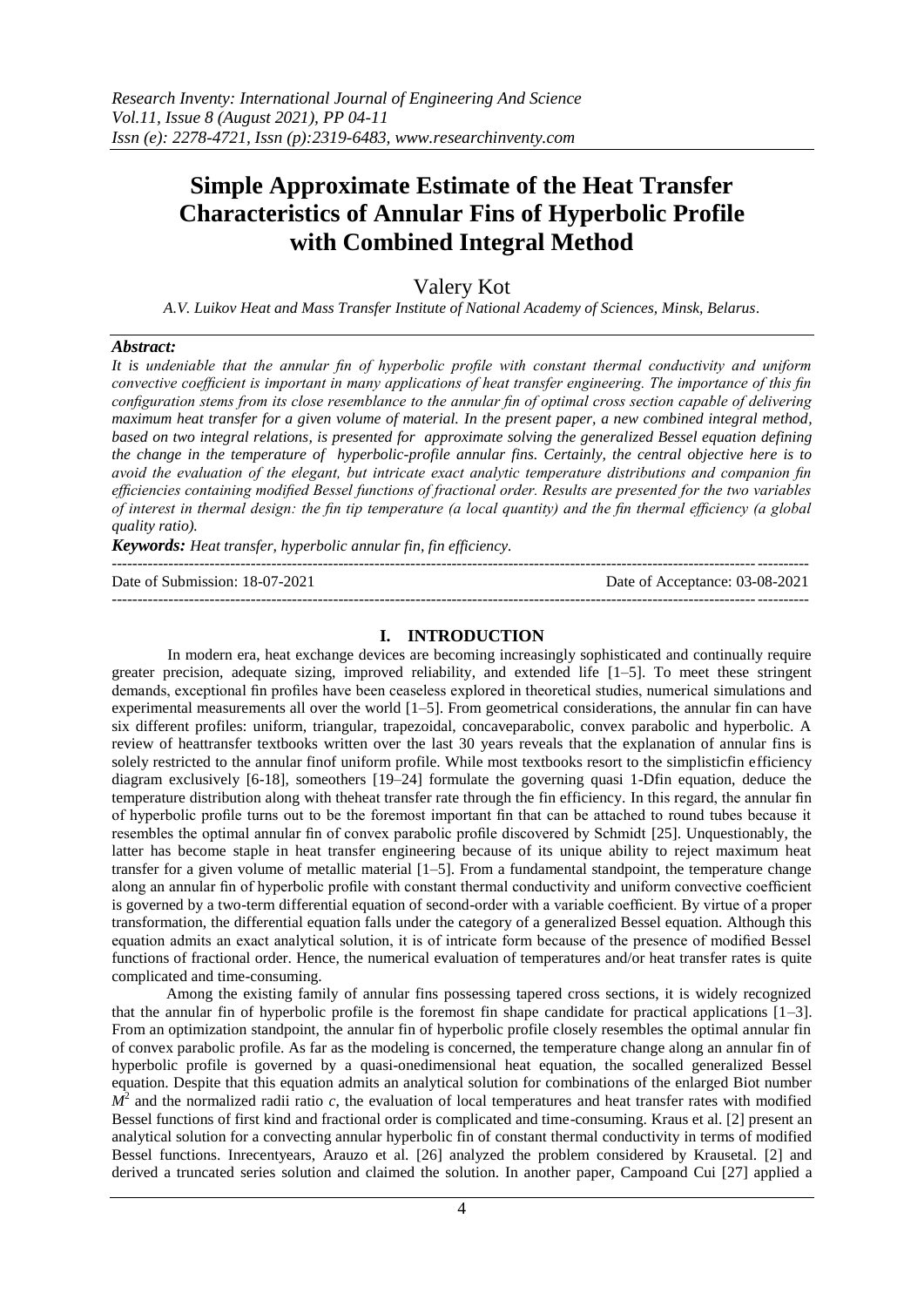coordinate transformation to convert the Bessel equation into a differential equation for a straight fin which admits analytical solution in terms of the hyperbolic functions. More recently, analogous investigations nave been carried out by Campo and Lira [28]. Campoetal. [29] have performed a heat calculation of a hyperbolicprofilefin with the use of two simple numerical methods of solving the generalized Bessel equation governing the temperature variation in hyperbolic-profileannular fins, one of which represents a finite-difference technique with an uncharacteristic coarse mesh, and the other is a shooting technique. Certainly, the central objective here is to avoid the evaluation of the elegant, but intricate exact analytic temperature distributions and companion fin efficiencies containingmodified Bessel functions of fractional order. Recently, Yangetal. [30] used adouble decomposition method to analyze anannular fin of hyperbolic profile with temperature dependent (linear) thermal conductivity.

The present paper addresses the combined integral method as an alternate computational procedure for solving the governing quasi-one-dimensional heat equation in approximate manner. Due to its inherent simplicity, the combined integral method may be attractive to thermal design engineers and also to instructors of graduate courses on heat transfer. Factors influencing the structure of the power series solutions and their exactness will be discussed at length.

### **II. MATHEMATICAL MODEL**

#### **2.1. Formulation**

An annular fin of hyperbolic profile is formed with the path oftwo symmetric hyperbolas  $y(r) = \delta_1(r_1/r)$ , as displayed in Fig. 1. The sizing of this fin depends on four dimensions: the inner radius  $r_1$ , the inner semithickness  $\delta_1$ , the outer radius  $r_2$ , and the outer semithickness  $\delta_2$ . According to [4], the cross section of the annular fin of hyperbolic profile is of remarkable significance becauseof its affinity to the cross section of the annular fin of convex parabolic profile capable of delivering maximum heat transfer for a given volume of material. In this sense, the latter fin has been aptly named the optimal annular fin in [31].



**Figure 1.** Sketch of an annular fin of hyperbolic profile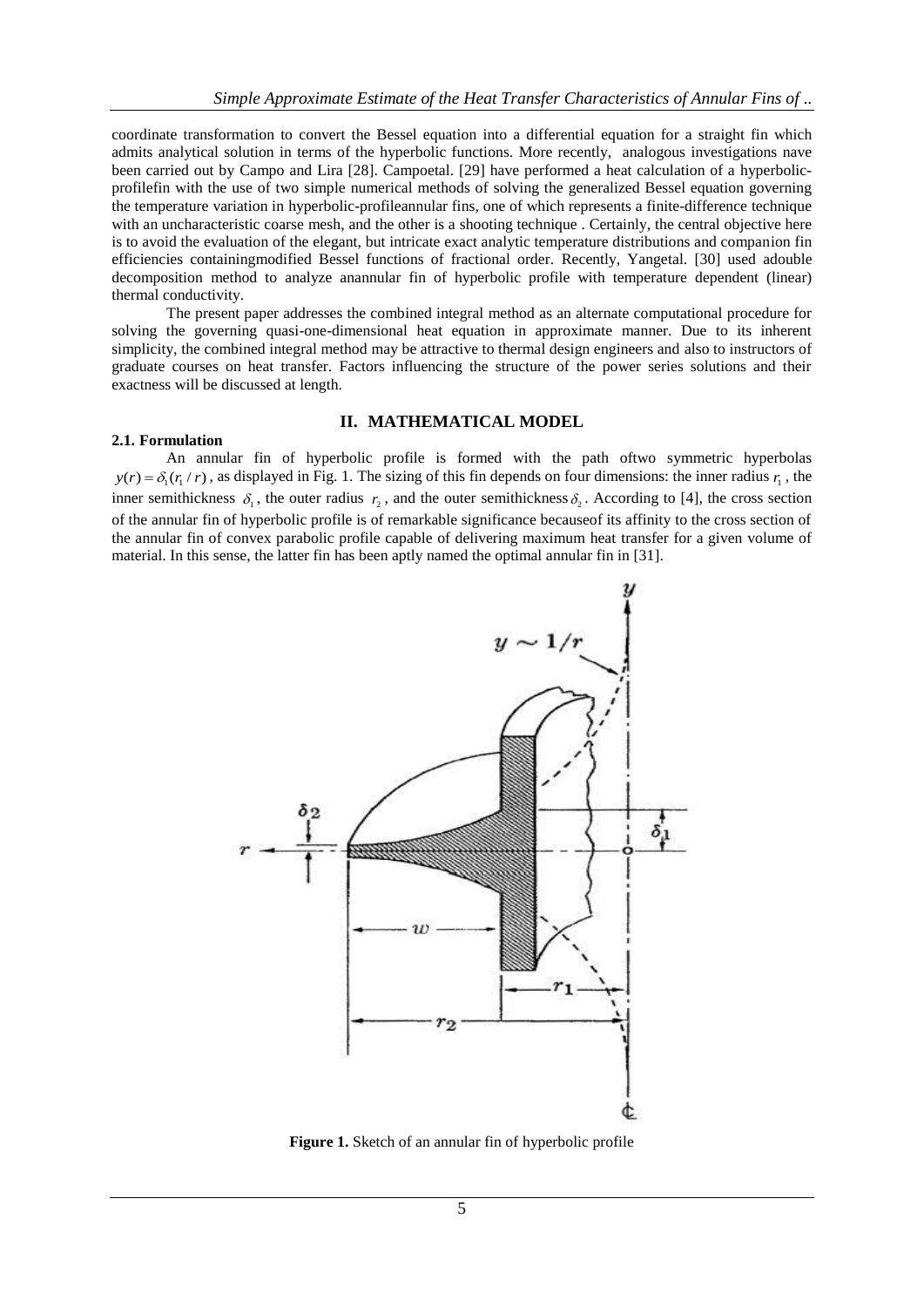The temperature variation along the annular fin of hyperbolic profile obeys the dimensionless fin equation [31]:

$$
R^2 \frac{\mathrm{d}^2 \theta}{\mathrm{d}R^2} - M^2 R^3 \theta = 0 \tag{1}
$$

subject to the boundary conditions of prescribed temperature at the fin base

$$
R = c \tag{2}
$$

and negligible heat loss at the fin tip

$$
\frac{\mathrm{d}\theta}{\mathrm{d}R} = 0, \qquad R = 1 \tag{3}
$$

The dimensionless variables for the temperature h and the radial coordinate R used in Eqs. (1) and (2) are

 $\theta$  =

$$
\theta = \frac{T - T_{\infty}}{T_b - T_{\infty}}, \qquad R = \frac{r}{r_2}
$$
\n(4)

The two parameters that surface up in the formulation are the enlarged Biot number  $M^2 = hr_2^3 / (k \delta_1 r_1)$  in Eq. (1) and the normalized radii ratio  $0 < c = r_1 / r_2 \le 1$ .

The trademark of the class of quasi-1D fin equations descriptiveof annular fins in cylindrical coordinates alludes to the curvature term  $d\theta/dR$  [1–4, 30]. Nonetheless, the absence of  $d\theta/dR$  in thequasi-1D fin equation (2) for the annular fin of hyperbolic profileis striking. The heat transfer rate Q from a fin to a neighboring fluid is customarily computed indirectly with the fin efficiency

$$
\eta = \frac{Q}{Q_{\text{ideal}}}
$$
\n(5)

in two equivalent ways: utilizing the derivative of  $\theta(R)$  at the fin base

$$
\eta = \frac{-2\left(\frac{\mathrm{d}\theta}{\mathrm{d}\mathbf{R}}\right)_{R=c}}{M^2(1-c^2)}\tag{6}
$$

or employing the integral of  $\theta(R)$  over the fin length

$$
\eta = \frac{2 \int_{c}^{1} \theta R dR}{1 - c^2} \tag{7}
$$

#### **2.2. Exact analytic solution**

The general solution of the generalized Airy equation (2) is [32]<br>  $\theta(R) = C_1 Ai(M^{2/3}R) + C_2 Bi(M^{2/3}R)$ 

$$
\theta(R) = C_1 A i (M^{2/3} R) + C_2 B i (M^{2/3} R) \tag{8}
$$

where Ai(\*) and Bi(\*) are the Airy functions [32]. For the special case, the alternative general solution is  
\n
$$
\theta(R) = \sqrt{\frac{R}{c}} \frac{I_{1/3} \left(\frac{2m}{3\sqrt{c}} R^{3/2}\right) I_{2/3} \left(\frac{2m}{3\sqrt{c}}\right) - I_{-1/3} \left(\frac{2m}{3\sqrt{c}} R^{3/2}\right) I_{-2/3} \left(\frac{2m}{3\sqrt{c}}\right)}{I_{1/3} \left(\frac{2m}{3}c\right) I_{2/3} \left(\frac{2m}{3\sqrt{c}}\right) - I_{-1/3} \left(\frac{2m}{3\sqrt{c}}c\right) I_{-2/3} \left(\frac{2m}{3\sqrt{c}}\right)}
$$
\n(9)

where  $I_{\nu}$ <sup>(\*)</sup> denotes the modified Bessel functions of first kind offractional order  $\nu$ ,  $m^2 = M^2 / c = h r_2^2 / (\delta_1 k c^2)$ . Similarly, the exact analytic fin efficientcy  $\eta^*$  is<br>  $r^* = \frac{2c^{3/2}}{1 - 2/3} \left(\frac{2m}{3\sqrt{c}}c\right) I_{2/3} \left(\frac{2m}{3\sqrt{c}}\right) - I_{2/3} \left(\frac{2m}{3\sqrt{c}}c\right) I_{-2/3} \left(\frac{2m}{3\sqrt{c}}c\right)$ 

$$
\eta^* = \frac{2c^{3/2}}{m(1-c^2)} \frac{I_{-2/3}\left(\frac{2m}{3}c\right)I_{2/3}\left(\frac{2m}{3\sqrt{c}}\right) - I_{2/3}\left(\frac{2m}{3}c\right)I_{-2/3}\left(\frac{2m}{3\sqrt{c}}\right)}{I_{-1/3}\left(\frac{2m}{3}c\right)I_{-2/3}\left(\frac{2m}{3\sqrt{c}}\right) - I_{1/3}\left(\frac{2m}{3}c\right)I_{2/3}\left(\frac{2m}{3\sqrt{c}}\right)}
$$
(10)

#### **III. APPROXIMATE ANALYTICAL METHODS**

## **3.1. The Mean Value Theorem for Integration [26, 27]**

Let us first isolate the troublesome dimensionless variable coefficient R in Eq. (2). Then, R can be conceived as a function outlining a straight line from the base  $R = c$  to the tip  $R = 1$  in the closed interval [c,1]. Upon applying the mean value theorem for integration to the function  $R$ , the result is

$$
\overline{R} = \frac{1}{1 - c} \int_{c}^{1} R \, dR = \frac{1 + c}{2}
$$
\n(11)

where  $\overline{R}$  denotes the functional mean of  $R^2$ . The idea now is to replace R by  $\overline{R}$  in Eq. (2), so that the dimensionless quasi-1D fin equation is converted to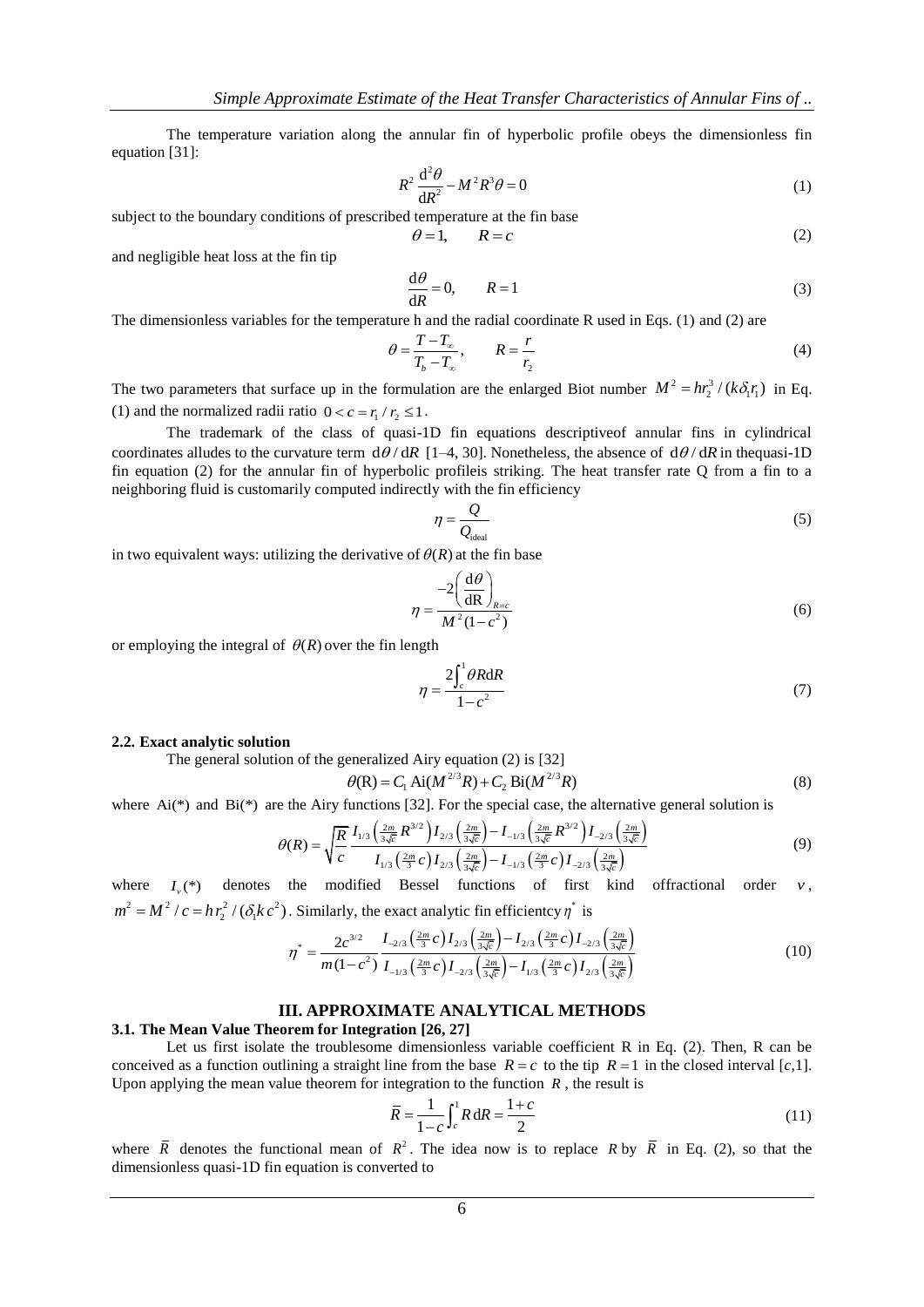$$
\frac{\mathrm{d}^2 \theta}{\mathrm{d}X^2} - M^2 \overline{R} \theta = 0 \tag{12}
$$

As opposed to Eq. (2) that contains one variable coefficient, the product  $M^2R$ , now Eq. (9) possesses one constant coefficient, the product  $M^2 \overline{R}$ . For conciseness, let us name a new constant coefficient  $W^2 = M^2 \overline{R}$  and concurrently introduce the coordinate transformation  $X = R - c$ . The quasi-1D fin equation (9) evolves into

$$
\frac{\mathrm{d}^2 \theta}{\mathrm{d}X^2} - W^2 \theta = 0, \qquad 0 \le X \le 1 - c \tag{13}
$$

so that the two boundary conditions in (3) are

$$
\theta(0) = 1, \qquad \frac{\mathrm{d}\theta(1-c)}{\mathrm{d}X} = 0 \tag{14}
$$

At this juncture, it can be asserted that the new formulation given by Eqs. (11) and (12) is identical to the formulation for a straight fin of uniform profile of length  $(1-c)$  [4, 6]. Skipping the algebra, the solution of Eqs. (11) and (12) when rewritten in terms of R, renders the approximate temperature distribution of form

$$
\theta(R) = \frac{e^{WR} + e^{W(2-R)}}{e^{Wc} + e^{W(2-c)}} = \frac{e^m \sqrt{\frac{1+c}{2c}} R + e^m \sqrt{\frac{1+c}{2c}(2-R)}}{e^m \sqrt{\frac{(1+c)c}{2c}} + e^m \sqrt{\frac{1+c}{2c}(2-c)}} \tag{15}
$$

which embraces the two original parameters  $c$  and  $m$ . In Figure 2, wehave plotted the temperature distributions in a fin with  $c = 1/5$  (a) and  $c = 1/2$  (b) for parameter m ranging from  $1/2$  to 2. We state a fairly coarse approximate solution for the function  $\theta(R)$  obtained on the basis of the approximate formula (15). The largest deviations of the approximate temperature profiles from the exact ones take place at relatively small values of the parameter *c*. Our numerical investigations have shown that, only at  $3/4 \le c \le 1$  and  $m \le 1$ , the approximate and exact temperature profiles are fairly close.



**Figure2.** Temperature distribution for  $c = 1/5$  (a) and  $c = 1/2$  (b) for different parameter *m*: solid line – exact formula (10); dashed line – approximate formula (15)

Designating the fin efficiency by integration in Eq. (5b) by  $\eta$  and later inserting Eq. (13) into Eq. (7) yield the approximate expression [27]

te expression [27]  
\n
$$
\eta = 2c \frac{e^{m\sqrt{2c(1+c)}}[2-m\sqrt{2c(1+c)}]+e^{m\sqrt{2(1+c)}}[2+m\sqrt{2c(1+c)}]-4e^{m\frac{(1+c)^{3/2}}{\sqrt{2c}}}}{m^2(1-c)(1+c)^2[e^{m\sqrt{2(1+c)}}]+e^{m\sqrt{2c(1+c)}}]}
$$
\n(16)

whose evaluation can be done with a calculator. In contrast, the evaluation of the exact fin efficiency in Eq. (10) necessitates symbolic algebra codes, such as MAPLE, MATHEMATICA or MATLAB. Figure 3 shows the fin efficiency as a function of fin parameter m for  $c = 0.1, 0.3, 0.5$  and 0.7. The relative error of calculating the parameter  $\eta$  is determined as

$$
\varepsilon = \frac{\eta - \eta^*}{\eta^*} 100\% \tag{17}
$$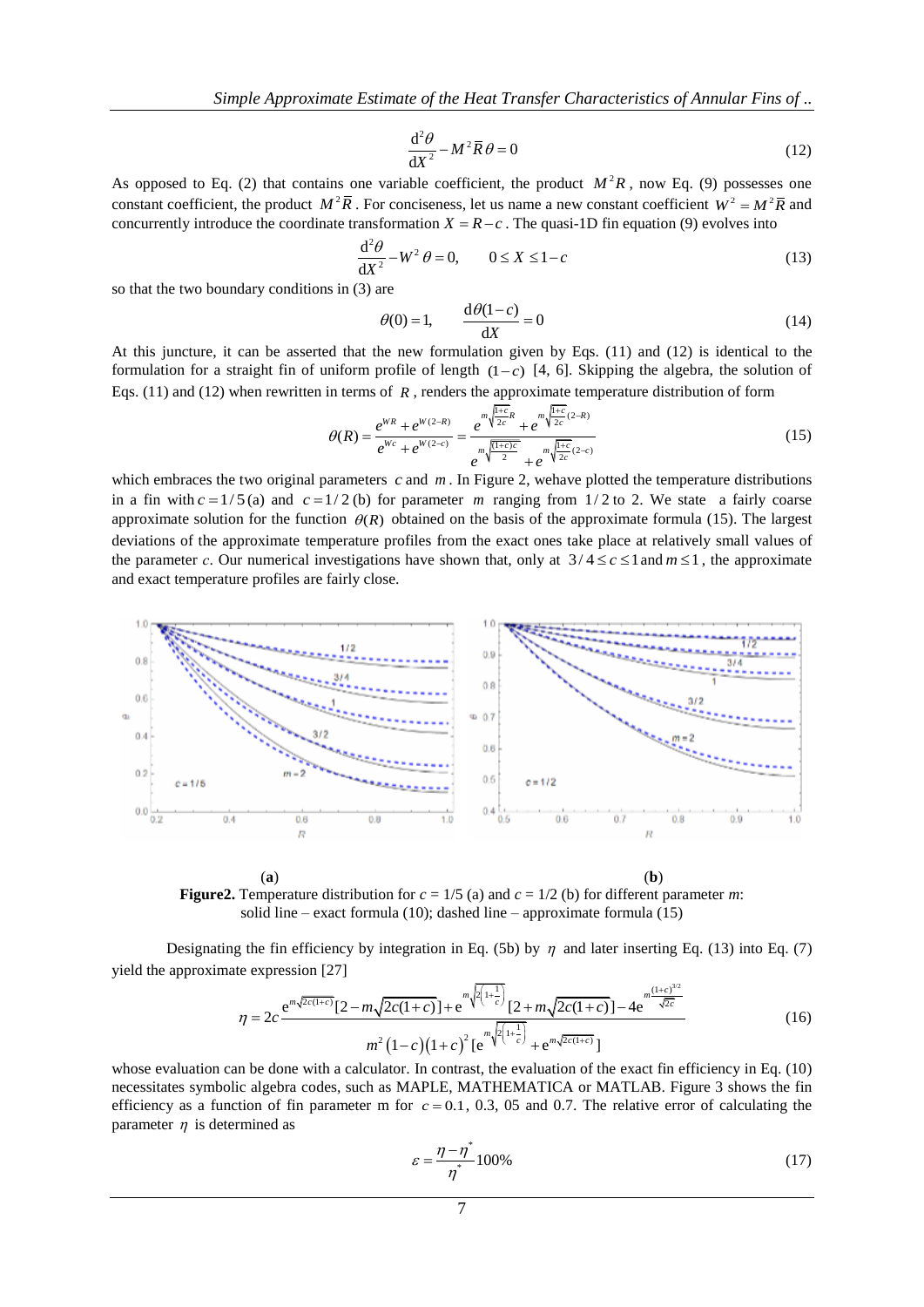The calculations, performed by formula (16), have shown that the approximate estimation of the efficiency of the fin  $\eta$  is fairly coarse (Table 1). For example, at  $c = 0.1$  and  $m = 0.5$  and 2, we have an error  $\varepsilon = 5.2$  and 14.8%, respectively. In the case where  $c = 1/2$ , the calculation error substantially decreases but remains fairly high. For example, at  $m = 0.5$ , we have  $\varepsilon \approx 1\%$ . The curves of the efficiency  $\eta$  calculated by the exact formula (10) and the approximate formula (16) are presented in Fig. 3. We see that, only at fairly large values of the parameter  $c$  ( $0.5 \le c \le 1$ ), the known approximate solution (16) can be used with certain reserves. It should be also noted that the presence of the exponential function in the formula is inconvenient in the case where the engineering calculations of a hyperbolic-profile fin are performed with the use of a calculator.

| --<br>__ |                  |        |        |                   |  |
|----------|------------------|--------|--------|-------------------|--|
|          | $\boldsymbol{m}$ |        |        | $\varepsilon$ (%) |  |
| 0.1      | U.5              | 0.6576 | 0.6920 | 5.2               |  |
| 0.1      |                  | 0.3526 | 0.3632 | 3.0               |  |
| 0.1      |                  | 0.1552 | 0.1322 | 14.8              |  |
| 0.5      | U.5              | 0.9647 | 0.9674 | 0.28              |  |
| 0.5      |                  | 0.8743 | 0.8823 | 1.87              |  |
| 0.5      |                  | 0.6497 | 0.6618 | 1.33              |  |

**Table 1.** Fin efficiency  $\eta$  for a normalized radii ratio  $c = 0.1$ , 0.5 and variable fin parameter *m* 



**Figure 3.** Fin efficiency as a function of the fin parameter *m* for different values of *c*: solid curve – exact solution; dashed curve – approximate solution (16)

#### **3.2. Combined Integral Method (CIM)**

The temperature function  $\theta(R)$  is defined by the cubic polynomial  $\theta(R) = 1 + A(r-c) + B(r-c)^2 + C(r-c)^3$ 

$$
P(R) = 1 + A(r - c) + B(r - c)^{2} + C(r - c)^{3}
$$
\n(18)

The coefficients *B* and *C* are determined with the use of the boundary condition (3) and the designation

$$
\theta(1) = b \tag{19}
$$

$$
\theta(1) = b
$$
\nSolving the system of equations following from (3) and (19), we find the coefficients *B* and *C* and obtain\n
$$
\theta(R) = 1 + A(r - c) + \left[3(b - 1) - 2(1 - c)A\right] \left(\frac{r - c}{1 - c}\right)^2 - \left[3(b - 1) - 2(1 - c)A\right] \left(\frac{r - c}{1 - c}\right)^3
$$
\n(20)

Fot determining the coefficients  $A = \theta(c)/dR$  and  $b = \theta(1)$ , we construct two integral relations. Integration of Eq. (1) in view of the boundary condition (3) and the relation  $\theta(c)/dR = A$  gives

$$
\int_{c}^{1} \theta(R) R \, \mathrm{d}R = -A/M^2 \tag{21}
$$

Then we multiply the differential equation (1) by 
$$
(R - c)
$$
 and integrate the relation obtained:  
\n
$$
\int_c^1 \frac{d\theta}{dR^2} (R - c) dR - M^2 \int_c^1 \theta(R) R(R - c) dr = 0
$$
\n(22)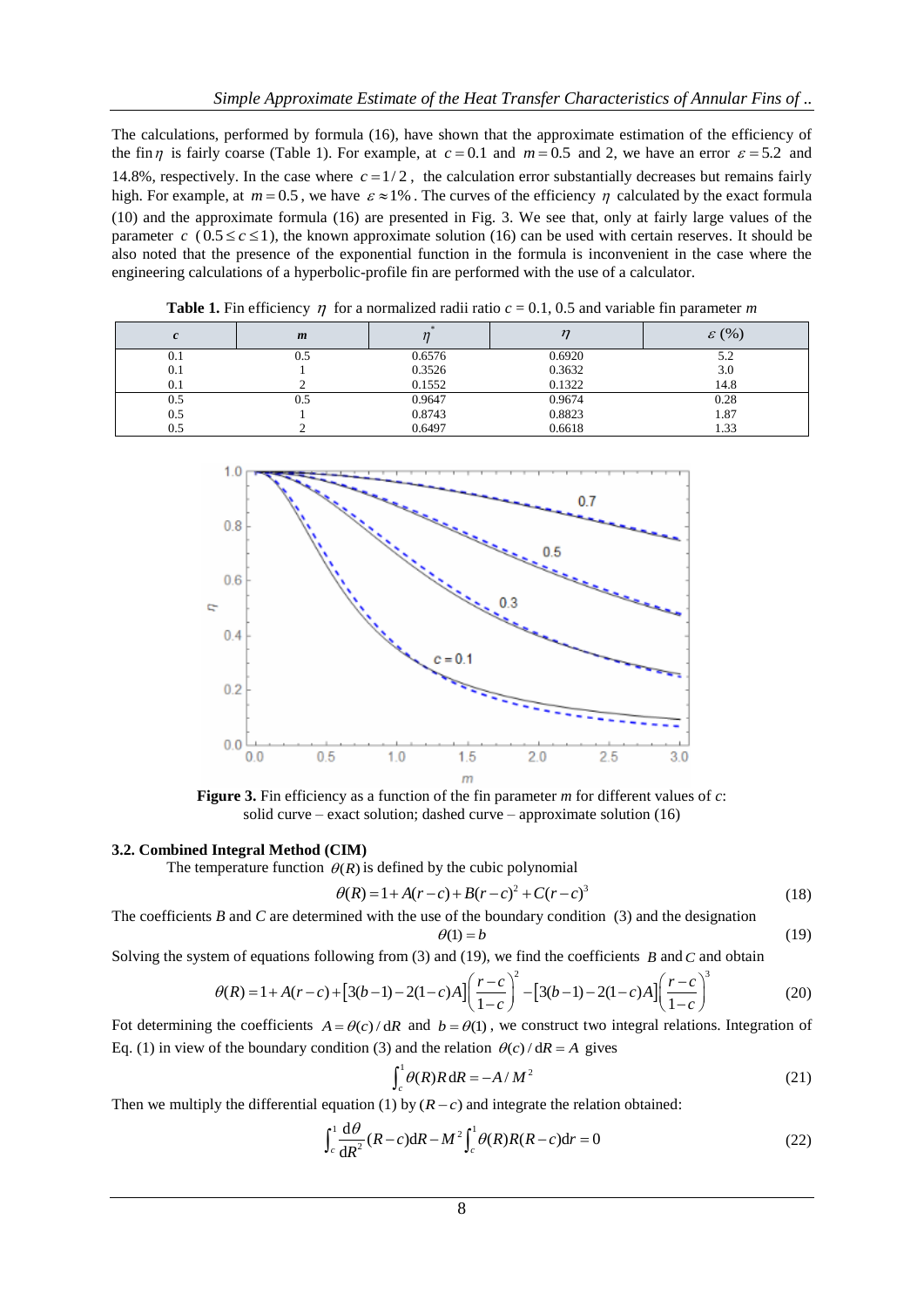Integrating the first termin (22) be parts two times, we arrive, in view of the boundary conditions (2) and (3) and the relations  $\theta(1) = b$  and  $\theta(c)/dR = A$ , at the integral relation

$$
\int_{c}^{1} \theta(R)R(R-c) dR = (1-b)/M^{2}
$$
 (23)

Substitution of the temperature function (20) into (21) and (23) gives the system of two linear algebraic equations

$$
M^{2}(1-c)[9+21c+3(7+3c)b+(2+c-3c^{2})A] = -60A
$$
 (24)

$$
M^{2}(1-c)\left[9+21c+3(7+3c)b+(2+c-3c^{2})A\right]=-60A
$$
\n
$$
M^{2}(1-c)^{2}\left[4+5c+(16+5c)b+(1-c^{2})A\right]=60(1-b)
$$
\n(25)

Solving system (24), (25) , we obtain

$$
M^{2}(1-c)^{2} \left[4+5c+(16+5c) b+(1-c^{2})A\right] = 60(1-b)
$$
\n(25)  
\n(26)  
\n(27)  
\n(28)  
\n(29)  
\n(29)  
\n(25)  
\n(29)  
\n(25)  
\n(26)  
\n
$$
A = \frac{d\theta}{dR}\Big|_{R=c} = -60M^{2} \frac{30(1-c^{2})+(1-c)^{3}(1+4c+c^{2})M^{2}}{3600+120(1-c)^{2}(9+4c)M^{2}+(1-c)^{4}(1+28c+6c^{2})M^{4}}
$$

$$
\frac{dE}{dR}\Big|_{R=c} = -60M^2 \frac{3600 + 120(1-c)^2(9+4c)M^2 + (1-c)^4(11+28c+6c^2)M^4}{3600-120(1-c)^2(1+c)M^2 + (1-c)^4(1+8c+6c^2)M^4}
$$
\n
$$
b = \theta(1) = \frac{3600 - 120(1-c)^2(1+c)M^2 + (1-c)^4(1+8c+6c^2)M^4}{3600+120(1-c)^2(9+4c)M^2 + (1-c)^4(11+28c+6c^2)M^4}
$$
\n(27)

The curves of the temperature function  $\theta(R)$ , calculated by formula (20) with the use of (26) and (27)

at  $c = 1/5$  and  $1/2$ , are presented in Fig. 4. The temperature profiles constructed on the basis of (20) are almost coincident with the temperature profiles constructed on the basis of the exact formula (9). This allows the conclusion that the approximate solution of the boundary-value problem  $(1)$ – $(3)$  on the basis of the CIM is wery good.



**Figure4.** Temperature distribution for  $c = 1/5$  (a) and  $c = 1/2$  (b) for different parameter *m*: solid curve – exact formula (10); dashed curve – approximate formula (20)

For the temperature of the top of the fin, from (9) we obtain  
\n
$$
\theta(1) = \sqrt{\frac{1}{c} \frac{I_{1/3} \left(\frac{2m}{3\sqrt{c}}\right) I_{2/3} \left(\frac{2m}{3\sqrt{c}}\right) - I_{-1/3} \left(\frac{2m}{3\sqrt{c}}\right) I_{-2/3} \left(\frac{2m}{3\sqrt{c}}\right)}}{I_{1/3} \left(\frac{2m}{3}\right) I_{2/3} \left(\frac{2m}{3\sqrt{c}}\right) - I_{-1/3} \left(\frac{2m}{3}\right) I_{-2/3} \left(\frac{2m}{3\sqrt{c}}\right)}
$$
\n(28)

and arrive at the very simple formula

$$
\text{imple formula}
$$
\n
$$
\theta(1) = \frac{3600c^2 - 120(1-c)^2(1+c)m^2c + (1-c)^4(1+8c+6c^2)m^4}{3600c^2 + 120(1-c)^2(9+4c)m^2c + (1-c)^4(1+28c+6c^2)m^4}
$$
\n(29)

The curves of the temperature of the fin top  $\theta$ (1) calculated by the approximate formula (29) are completely coincident with the exact ones calculated by formula (28) (Fig. 5).

Substitution of the derivative  $d\theta(c)/dR$  determined by (26) into (6) gives a very simple formula for the efficiency of the fin

$$
\eta = \frac{30 + (1 - c)^2 (1 + 4c + c^2) \frac{m^2}{c(1 + c)}}{30 + (1 - c)^2 (9 + 4c) \frac{m^2}{c} + (1 - c)^4 (11 + 28c + 6c^2) \frac{m^4}{120 c^2}}
$$
(30)

The curves of  $\eta$  calculated by the exact formula (10) and the approximate formula (30) are presented in Fig. 6. We state the practically complete coincidence of the indicated curves. The relative error in calculating the fin efficiency by formula (30) is wery small (Table 2). For example, at  $c = 0.1$  and  $m = 0.5$  and 2, we have an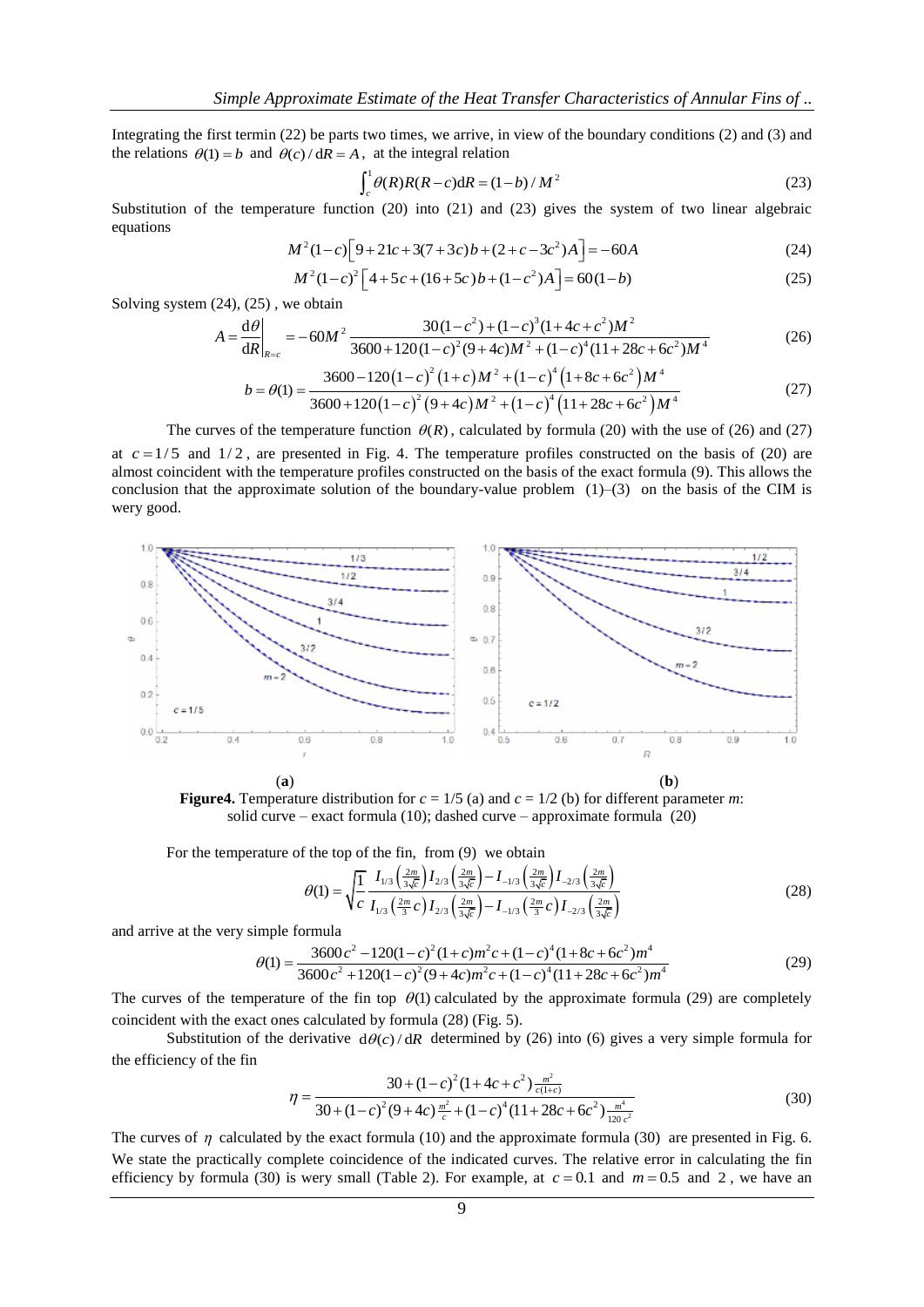error  $\varepsilon = 0.1$  and 1.1%, respectively. In the case where  $c = 0.5$ , at  $m = 0.5$ , we have an error  $\varepsilon = 0.0003\%$ . Consequetly, the simple quadrature formula (30) obtained by us allows one to perform an engineering calculation of the efficiency of hyperbolic-profile fins (with a very high accuracy) with the useofa usual calculator instead of the complex calculation by the exact formula (10) including modified Bessel functions of fractional order.



**Figure5.** Dimensionless tip temperature versus parameter *m* for different values of *c*



**Figure6.** Fin efficiency as a function of of fin parameter *m* for different values of *c*: solid curve –exact formula (10); dotted curve – approximate formula (30)

**Table 2.** Fin efficiency  $\eta$  for a normalized radii ratio  $c = 0.1$ , 0.5 and variable fin parameter *m* 

|     | $\boldsymbol{m}$ |        |        | $\varepsilon$ (%) |
|-----|------------------|--------|--------|-------------------|
| 0.1 | 0.5              | 0.6576 | 0.6584 | U.I               |
| 0.1 |                  | 0.3526 | 0.3551 | 0.7               |
| 0.1 |                  | 0.1552 | 0.1569 |                   |
| 0.5 | 0.5              | 0.9647 | 0.9647 | 0.0003            |
| 0.5 |                  | 0.8743 | 0.8742 | 0.005             |
| 0.5 |                  | 0.6497 | 0.6492 | 0.157             |